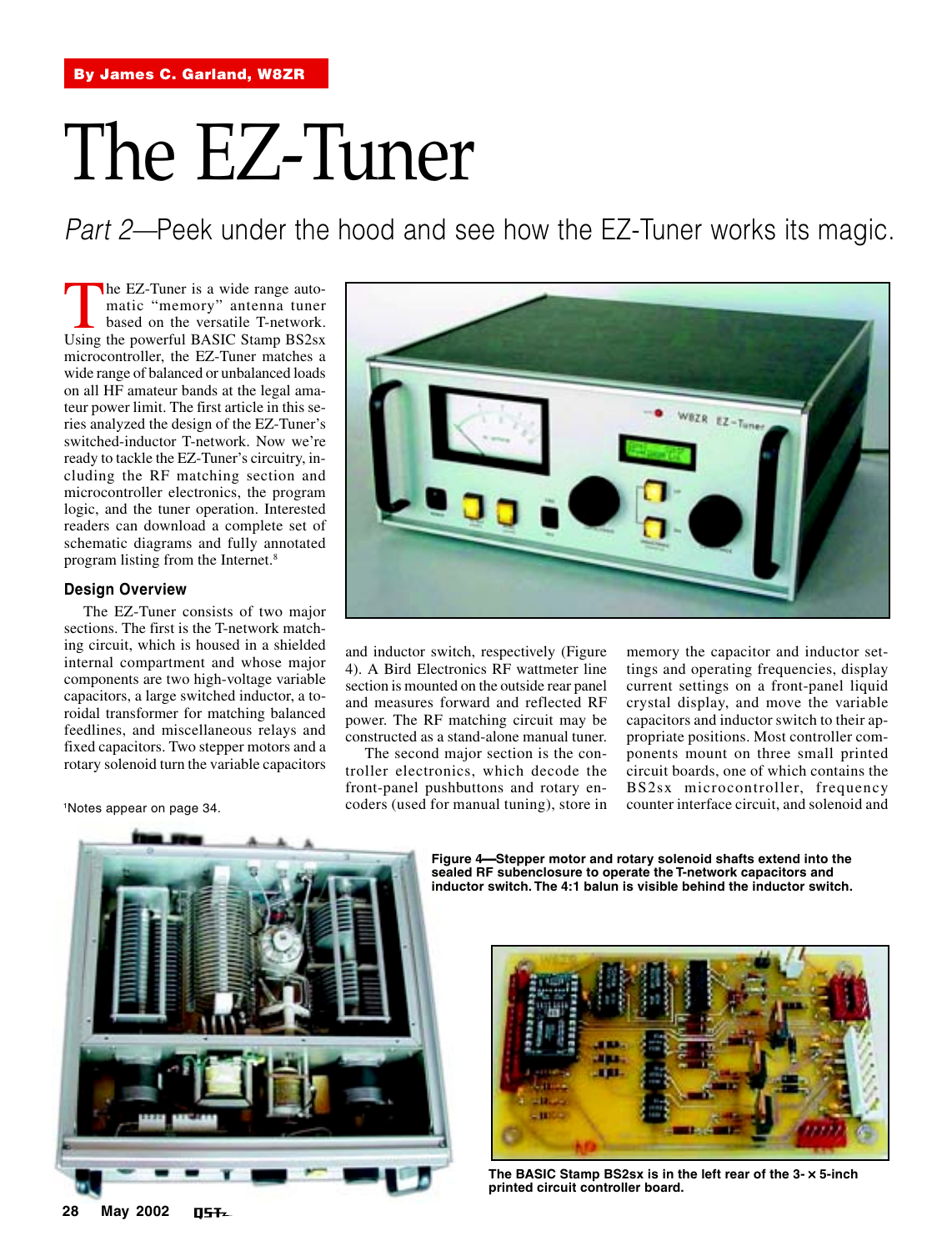relay drivers. The other two boards contain identical circuits for driving the two stepper motors.

### **RF Matching Circuit**

As shown in Figure 5, RF power first passes through a Bird dual-line section wattmeter and then to bypass relay K2. Two RF sampling elements plug into the line section, a 2500 W (full scale) element for forward power and a 100 or 250-W element for reverse power. Forward or reverse power is selected by meter switch S2 and displayed on front panel meter M1. Plug-in elements having lower power ratings can be used for "barefoot" operation, e.g., with 100-W transceivers.

The T-network's input capacitor C1 is a dual-section variable capacitor rated at 19-202 pF per section, and 3500 V. In order to preserve a low minimum capacitance on the highest frequency bands, the<br>second section of the capacitor is used

only on the six highest inductance settings and is switched into the circuit by wafer S1A on the inductance switch.

The T-network inductance is provided by L1 and L2, with S1B selecting 11 possible inductance values up to a total of 20.5 µH. A homemade capacitor C5 samples the RF voltage at the input of the matching network for the controller's internal frequency counter. The output capacitor C2 is a single-section variable capacitor rated at 36-496 pF at 3500 V.



The serial programming port is visible on the bottom left of the rear panel of the **EZ-Tuner. A Bird dual line section measures forward and reflected RF power.**



**Figure 5Schematic diagram of the EZ-Tuner matching network.**

- **C1Variable capacitor, dual-section 19-202 pF/section at 3500 V (Cardwell-**
- **Johnson 153-503-1). C2Variable capacitor 36-496 pF at 3500V (Cardwell-Johnson 153-6-1).**
- **C3, C450 pF at 5000 V ceramic transmitting capacitor (Centralab 858 or**
- **equivalent). C510 pF at 3500 V custom capacitor (2.5-inch RG-58/U coax braid over Teflon-insulated #10 wire).**
- **K1SPDT high-voltage vacuum relay, 26.5-V coil (Jennings RF3A or equivalent).**
- **K2DPDT high-voltage vacuum relay, 26.5-V coil (Kilovac H16/S1 or equivalent).**
- **M1Panel meter, 30** µ**A full scale (Coaxial Dynamics 88953-A and bezel).**
- **L10.7** µ**H (4 turns on 1.5-inch diameter, 3 /16-inch copper tubing).**
- **L220** µ**H (25 turns #10 tinned copper, 3-inch diameter, 4 turns per inch—B&W 2404TL).**
- **RS1Rotary solenoid, 12 steps per revolution, 24 V dc at 3.11 A (Ledex series 50-L).**
- **S12-pole 11-position high-voltage ceramic rotary switch (Radio Switch #86 or equivalent).**
- **S21-pole 2-position rotary switch.**
- **T1Balun, 12 turns, #12 Teflon-insulated wire, bifilar wound on 3 Amidon T-200-2 (red) toroid cores. Cores are insulated with Fiberglass tape.**
- **Wattmeter: Bird Electronics dual-line section with 100H and 2500H elements.**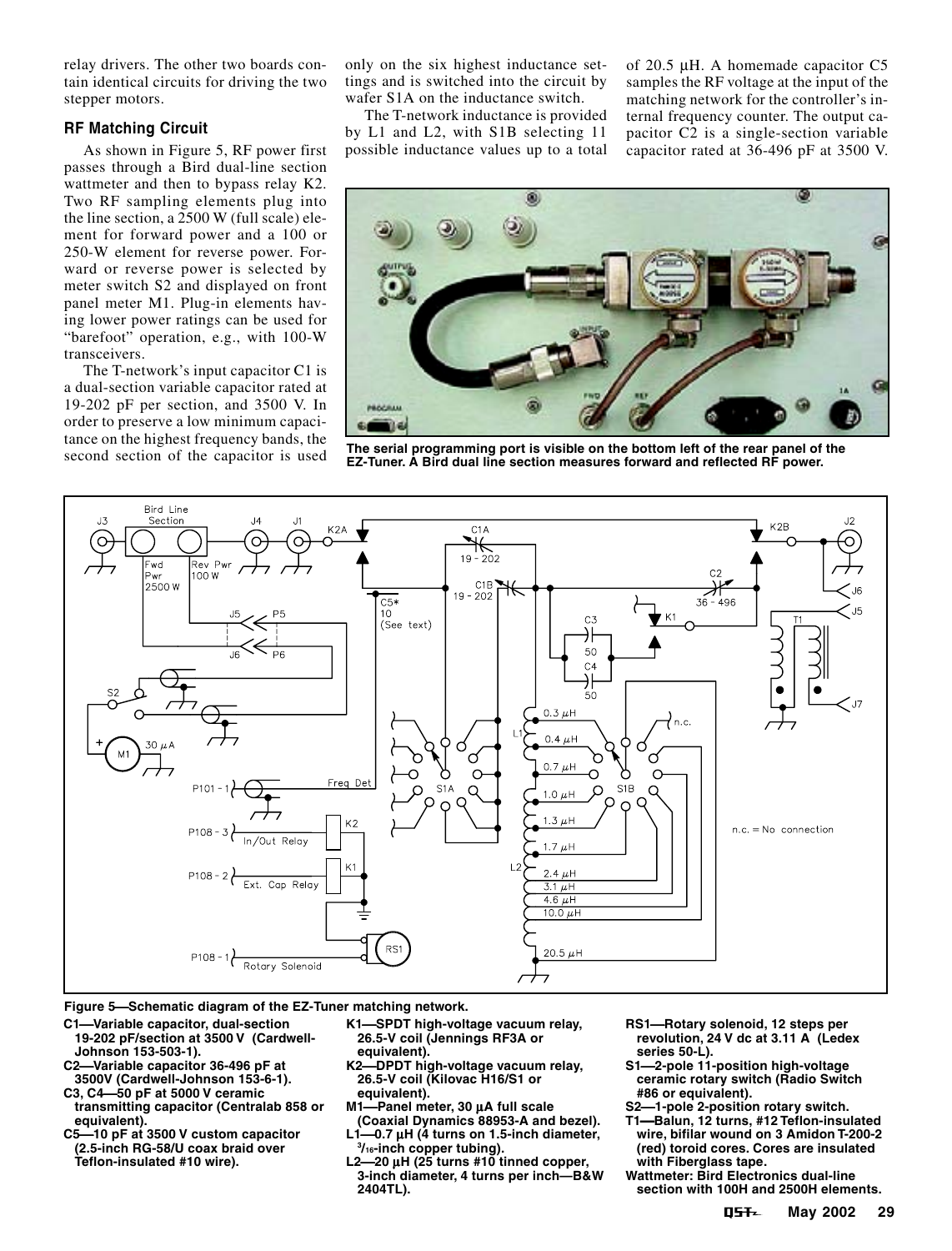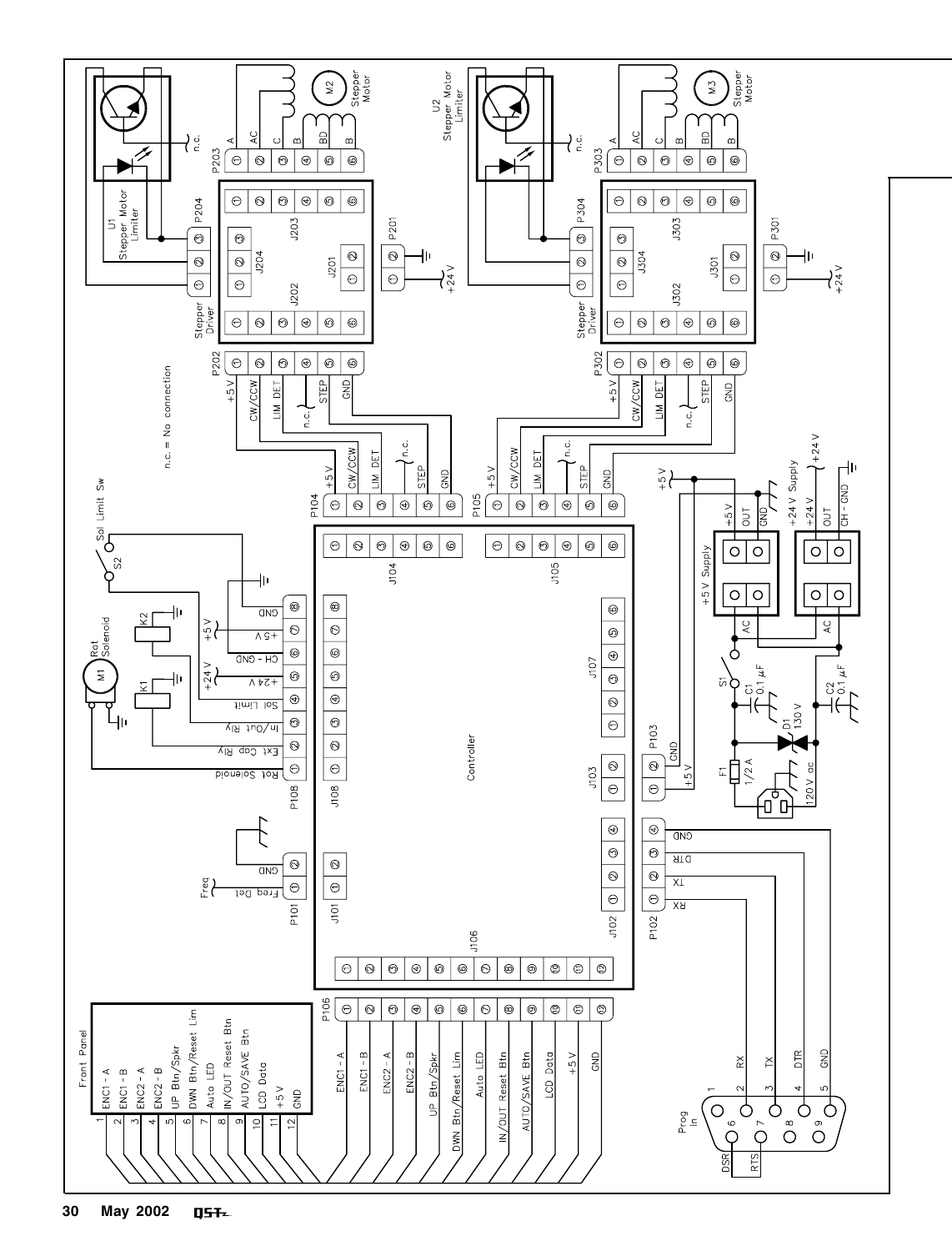**Figure 6—Block diagram of the EZ-Tuner's microcontroller circuitry. The controller block is described in the text and complete schematic diagrams of the other blocks can be downloaded from www.w8zr.net/eztuner/.**

Relay K1 adds twin 50 pF/5000 V transmitting capacitors in parallel with C2 to extend the network's low-impedance matching range on 160 meters. A builtin 4:1 toroidal balun transformer can be strapped to the unbalanced output of the tuner for matching balanced feedlines.

#### **Controller Highlights**

The brain of the EZ-Tuner is a Parallax BASIC Stamp BS2sx microcontroller. Having a 50-MHz clock speed and 16 I/O ports, the BS2sx incorporates a realtime "P-BASIC" interpreter in its internal firmware. P-BASIC is an easily learned programming language specifically intended for control applications.

Figure 6 shows the overall organization of the EZ-Tuner's control electronics, the heart of which is a small  $3-x$ 5-inch printed circuit controller board containing the BS2sx and some peripheral components. The main purpose of the controller board is to operate two unipolar stepper motors (which turn the variable capacitors), a rotary solenoid (which turns the inductor switch) and two relays.<sup>9</sup> In addition, the controller board receives input signals from several front panel controls and pushbuttons, and it also sends serial data about current capacitor and inductor settings to a front panel LCD display. The BS2sx is programmed via an ordinary DB-9 serial connector on the back panel of the EZ-Tuner.

The two stepper motors have their own optically isolated driver circuits that are contained on identical circuit boards. These driver circuits receive stepping pulses from the controller, and a voltage level specifying the rotation direction (CW or CCW) and convert these to the phased voltages required by the stepper motors. Each stepper motor also has an optical limit-detect circuit. A slotted metal disk is mounted on the rear shaft of each motor and blocks an LED light beam to a phototransistor, except when the capacitor plates are fully meshed. The driver circuits also contain timers, which power down the stepper motors about 200 mS after their destinations have been reached. The stepper motors, rotary solenoid and relays are powered by an unregulated +24-V 2-A power supply, and the other



**In the manual mode, knob-turned optical encoders adjust the variable capacitors and pushbuttons rotate the inductor switch. In the automatic mode, the pushbuttons ramp the EZ-Tuner through its 134 memories.**

controller circuitry by a regulated +5-V 1-A power supply.

Figure 7 shows the EZ-Tuner's controller board circuitry. Connector J102 receives serial programming data, while the front panel controls are connected to J106, most pins of which are in turn connected to I/O ports P0-P8 on the BS2sx. The software specifies all I/O ports either as input or output ports. For example, ports P0-P3 are input ports, since they receive signals from the two rotary encoders, whereas port P6 is an output port, since its function is to light an LED when the tuner is in the automatic mode. Some ports serve double duty, such as P4, which in its input state detects when the UP pushbutton is pressed, but which in its output state sends a "beep" to a small speaker.

Ports P9-P11 are connected to optoisolators U105-U107, which control switching transistors Q101-Q103. The purpose of Q101 is to pulse the rotary solenoid with +24 V; each 50-mS pulse rotates the solenoid shaft 30 degrees. Transistors Q102 and Q103, upon command from the BS2sx, activate the external capacitor relay and the in/out (bypass) relay. The purpose of U105-U107 is to keep +24-V switching transients out of the low-level microcontroller circuitry. The +5-V circuits and the +24-V circuits have separate, isolated ground returns.

The stepper motor driver boards are connected to J104 and J105. The BS2sx outputs a TTL low or high level to specify rotation sense, and a rising-edge step to advance the motors. J107 is intended for a third stepper motor. It is unused in the EZ-Tuner, but is included as a convenience for those who want to use a third stepper motor instead of a rotary solenoid to turn the inductor switch.

Connector J101 receives a sample of the RF voltage appearing at the input of the EZ-Tuner. The RF voltage is buffered by U101A and divided by 100 by decade dividers U102 and U103. The divided

square wave output from U102 is read by input port P15 and counted by the BS2sx to determine the transmitter's operating frequency.

### **Software Description and Program Flow**

The logic flow of the EZ-Tuner's control program is lengthy but straightforward. Upon powering up, the controller displays a startup message on the LCD display and begins an initialization sequence that homes the inductor switch, moves the variable capacitors to their fully-meshed positions, and zeros the internal software counters.

After initialization, the controller then executes an auto-recovery routine. The capacitors and inductor are restored to their last-used settings, the tuner is toggled online, and the automatic mode is selected. This auto-recovery feature means that the EZ-Tuner can be operated remotely, without concern about power failures.

In its automatic mode, the tuner looks continuously for an RF carrier at its input. When it finds a carrier of approximately 10 W or more, it measures the frequency to verify that it is in a valid amateur band and then moves the capacitors and inductor switch to the appropriate stored settings. Once the settings have been reached, which typically take about 1 second, the values are displayed on the LCD display.

The software subdivides the amateur bands into 134 frequency segments, which range in width from 10 kHz on 160 meters, to 50 kHz on 10 meters. If the user has not previously stored capacitor and inductor settings for a particular segment, the tuner defaults to settings corresponding to a 50  $\Omega$  (1:1 VSWR) match. These 50  $\Omega$  "presets" are stored in the BS2sx's EEPROM at the time the control program is loaded.

If the operator subsequently changes frequency or bands, the EZ-Tuner auto-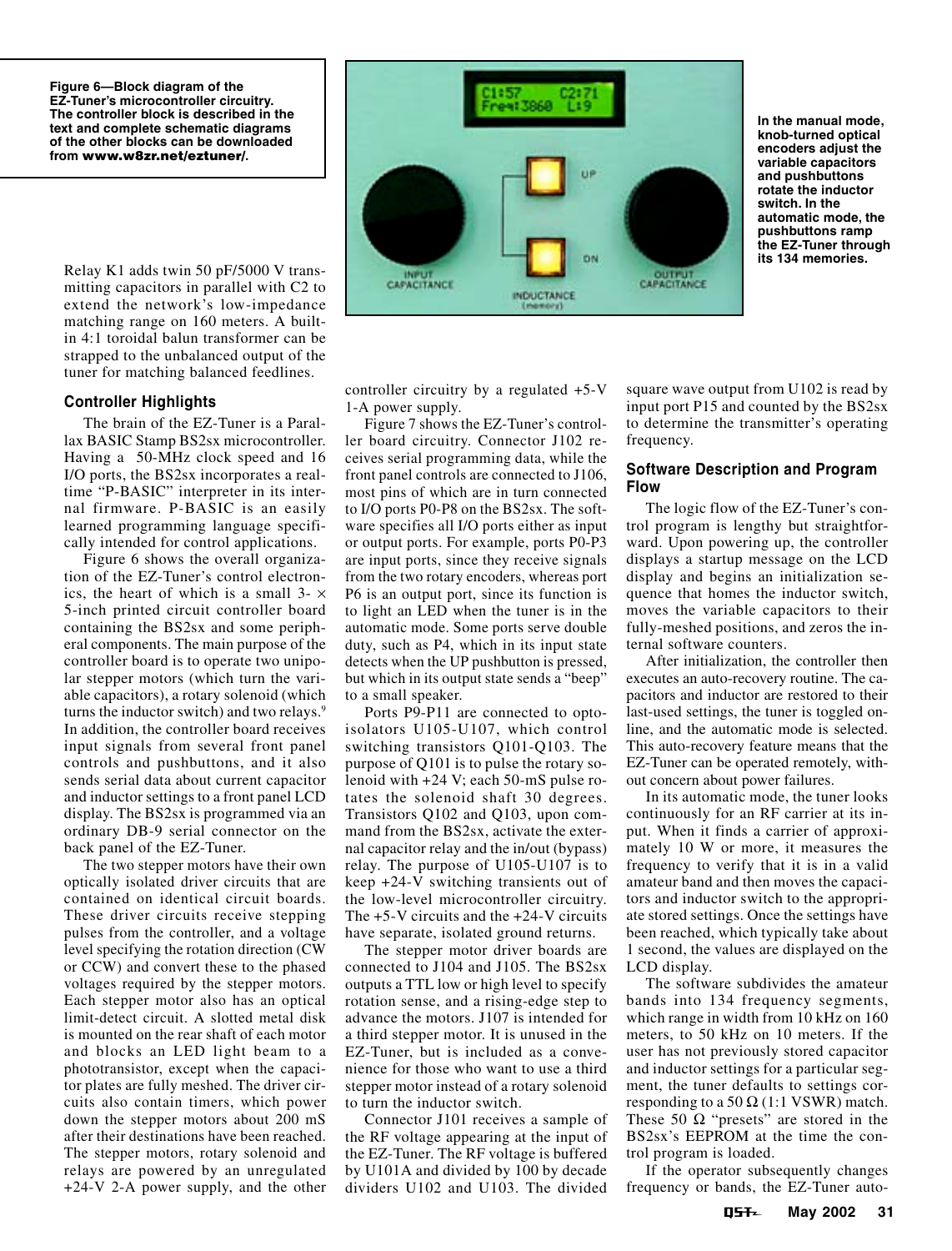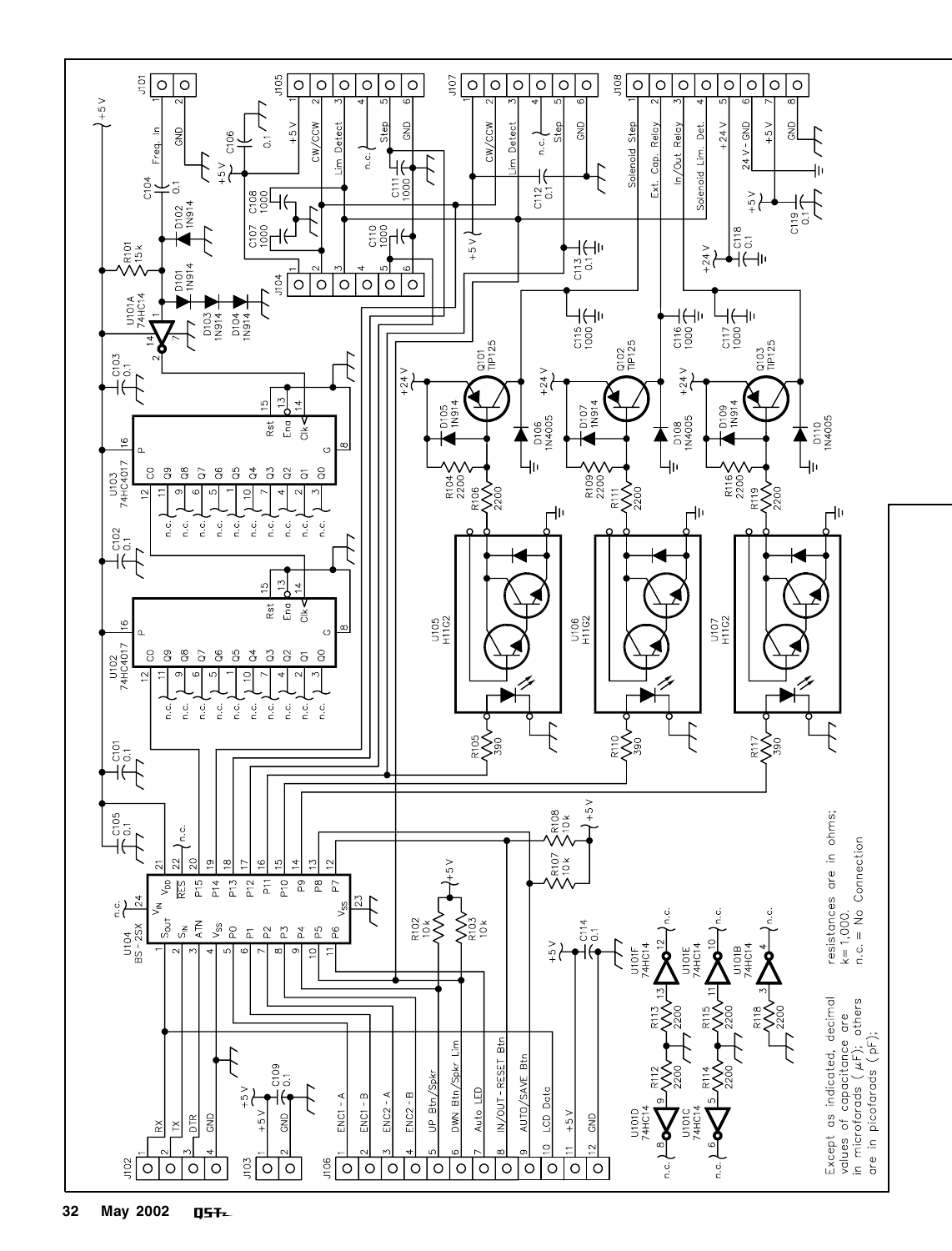| Figure 7—(left) Schematic diagram of the<br>controller circuit board. Parts are |
|---------------------------------------------------------------------------------|
| available from Mouser (tel 800-346-6873;                                        |
| www.mouser.com), Digikey (tel 800-                                              |
| 344-4539; www.digikey.com), or                                                  |
| Jameco (tel 800-831-4242;                                                       |
| www.jameco.com). Equivalent parts                                               |
| can be substituted.                                                             |
| C101-C106, C109, C112, C114, C118,                                              |
| C119-0.1 µF ceramic capacitor, 100 V.                                           |
| C107, C108, C110, C111, C113, C115,                                             |
| C116, C117-1000 pF ceramic capacitor,                                           |
| 100 V.                                                                          |
| D101 - D105, D107, D109-1N914 diode.                                            |
| D106, D108, D110--1N4005 diode, 1 A at                                          |
| 600 PIV.                                                                        |
| J101, J102, J104-J107-SIP header, Molex                                         |
| 0.100 in. Number of pins as indicated.                                          |
| J103, J108-SIP header, Molex 0.156 in.                                          |
| Number of pins as indicated.                                                    |
| Q101-Q103-TIP125 PNP power                                                      |
| transistor.                                                                     |
| U101-74HC14 CMOS hex inverter.                                                  |
| U102, U103-74HC4017 CMOS high-speed                                             |
| decade divider/counter.                                                         |
| U104-BASIC Stamp BS2sx                                                          |
| microcontroller (Parallax Inc, tel 888-                                         |
| 512-1024; www.parallaxinc.com/).                                                |
| U105-U107-H11G2 optocoupler.<br>Resistors-All resistors are 1/4-W metal         |
|                                                                                 |
| film, 5% tolerance, values as indicated.                                        |
|                                                                                 |
|                                                                                 |

matically tracks the changes, updating the settings and display as necessary. In the automatic mode, the tuner can also be stepped through its memories by pressing the front panel UP and DOWN buttons, with the LCD display indicating the lower frequency end of each stored segment.

The EZ-Tuner is toggled into its manual mode either by briefly pressing the MODE/STORE button, or by turning either of the front panel knobs. In the manual mode, the knobs tune the variable capacitors with a 5:1 electronic "vernier," and the UP and DOWN buttons step the inductor switch through its 11 possible positions. The LCD display always indicates the updated settings.

Pushing the MODE/STORE button for 0.5 seconds stores the current settings in memory. Briefly pressing the OFF-LINE/ RESET button toggles the tuner online or off-line, with the change in status confirmed by a message on the LCD display. Pushing the OFF-LINE/RESET button for 0.5 seconds resets the EZ-Tuner's microcontroller and initiates the powerup sequence. Short beeps confirm brief button presses, while musical 3-tone beeps confirm extended presses.

The EZ-Tuner's frequency-measuring routine illustrates the power of the BA-SIC Stamp programming language. Measuring the transmitter frequency is more complicated than one might imagine, because an SSB or CW transmission has dead periods that can lead to frequency measurement errors. To overcome this problem, the EZ-Tuner measures the frequency three times. The first time, it briefly polls input port P15 (for 400 µS) just to see if a signal is present. If no signal is detected, then no further polling takes place. If a signal is detected, then port P15 is polled again for 100 mS, the longer polling time being necessary to obtain an accurate measurement. Finally P15 is polled yet again for 100 mS seconds, and in order for a valid frequency to be recorded, both the second and third measurements must agree. All

of this logic is implemented in just five P-BASIC program steps:<sup>10</sup>

### **COUNT 15, 1, x (REM:count voltage steps at P15 for 400us, store result in "x")**

**IF x=0 THEN skip (REM:jump to program labeled "skip" if no signal present)**

**COUNT 15, 250, freq (REM:otherwise count again for 100mS, store result in "freq")**

**COUNT 15, 250, freq1 (REM:count a third time for 100mS, store result in "freq1")**

# **IF NOT freq=freq1 THEN skip (REM:jump to "skip" if 2nd and 3rd measurements differ**

# **(REM:and continue if they agree)**

The EZ-Tuner's actual frequencymeasuring routine is a bit more complicated than shown here, because the code also corrects for timing inaccuracies in the BS2sx internal clock and for rotary encoder "slippage" during the times the counting gate is open. Nevertheless, the example illustrates the ease with which rather complex operations can be implemented.

# **Operation and Performance**

In the automatic mode, the tuner instantly tracks transmitter frequency changes. However, in order to take advantage of this feature, it is first necessary to adjust the tuner manually for each antenna and band segment of interest and

#### **Table 2**

**A Summary of the Matching Performance of the EZ-Tuner**

|            |              |       | <b>Amateur Band (meters)</b> |      |                |     |                |                |                |                |                |
|------------|--------------|-------|------------------------------|------|----------------|-----|----------------|----------------|----------------|----------------|----------------|
| <b>SWR</b> | Load         |       | 160                          | 80   | 40             | 30  | 20             | 17             | 15             | 12             | 10             |
| 16:1       | $3.1\Omega$  | Tap # | 10                           | 8    | 4,5            | 3   | $\overline{2}$ | 2              |                |                |                |
|            |              | Loss  | 25%                          | 25%  | 16%            | 18% | 24%            | 24%            | 14%            | 16%            | 19%            |
| 8:1        | $6.3\Omega$  | Tap # | 10                           | 8    | 4,5            | 3   | 2              | 2              |                |                |                |
|            |              | Loss  | 17%                          | 17%  |                | 11% | 15%            | 15%            |                |                | 11%            |
| 4:1        | $12.5\Omega$ | Tap # | 10                           | 8    | 4,5            | 3   | 2,3            | 2              |                |                |                |
|            |              | Loss  | 11%                          | 11%  |                |     |                |                |                |                |                |
| 2:1        | $25\Omega$   | Tap#  | 10                           | 8    | 6              | 3,4 | 3              | $\overline{2}$ | 1,2            |                |                |
|            |              | Loss  |                              |      |                |     |                |                |                |                |                |
| 1:1        | $50\Omega$   | Tap # | 10                           | 8,9  | 6              | 4,5 | 3,4            | 3              | $\overline{2}$ | 1,2            |                |
|            |              | Loss  |                              |      |                |     |                |                |                |                |                |
| 2:1        | $100\Omega$  | Tap # | 11                           | 9    | 6,7            | 5,6 | $\overline{4}$ | 3              | $\overline{2}$ | $\overline{2}$ | 1              |
|            |              | Loss  |                              |      |                |     |                |                |                |                |                |
| 4:1        | $200\Omega$  | Tap # | 11                           | 9,10 | $\overline{7}$ | 6   | 4,5            | 3              | $\star$        | $\mathfrak{p}$ | 1#             |
|            |              | Loss  |                              |      |                |     |                |                | $^\star$       |                |                |
| 8:1        | $400\Omega$  | Tap # | 11                           | 10   | 7,8            | 6   | 5              | 3#, 4#         | 3              | 2#             | $\overline{2}$ |
|            |              | Loss  |                              |      |                |     |                |                |                |                |                |
| 16:1       | $800\Omega$  | Tap # | 11                           | 10   | 8              | 6   | 5              | 4              | 3              | $\star$        | $\overline{2}$ |
|            |              | Loss  |                              |      |                |     |                |                |                |                |                |

#### **Notes**

(1) Table shows the preferred inductor tap number for each band and load. If two numbers are shown in a category, either provides a suitable (low loss) 1:1 match. A pound sign (#) means only a partial match (VSWR  $\leq$  1.7) can be obtained, and an asterisk (\*) signifies no match is possible.

(2) Loss is the estimated percentage of transmitter power dissipated as heat in the tuner for the given tap number. If more than two taps are listed, the loss is that corresponding to the first number. If no power loss is shown, it means the loss is 10% or less.